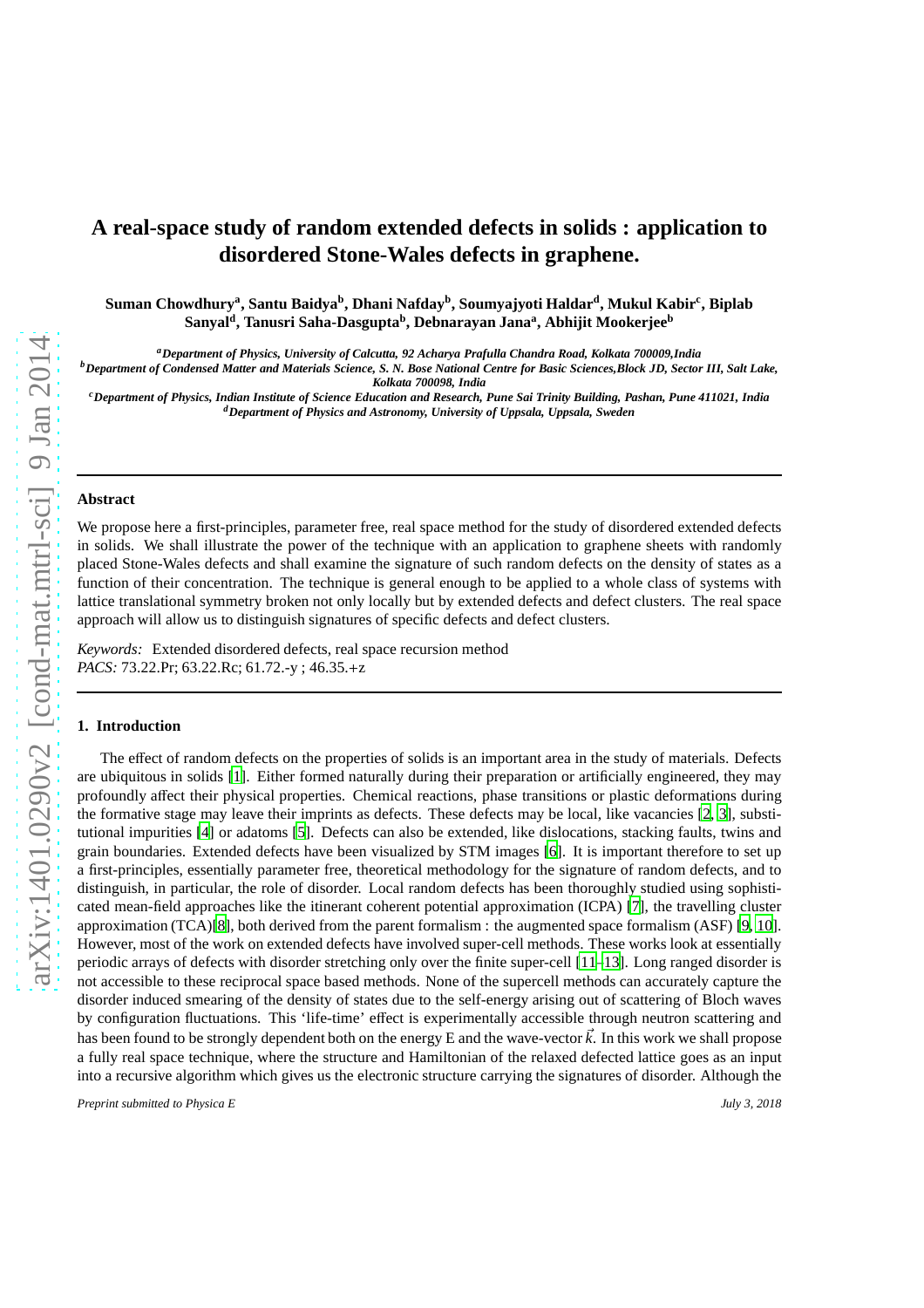application will be to a specific problem, the method is general enough to be applied in any solid carrying random extended defects.

Electronic structure of low-dimensional solids with extended defects have been addressed earlier [\[11](#page-9-6)[–13\]](#page-9-7). Let us quote Shirodkar and Waghmare [\[13\]](#page-9-7) :

"Our work, along with other work [\[11](#page-9-6), [12](#page-9-8)] has involved a periodic array of SW defects, whereas SW defects are randomly distributed in a real sample."

The authors go on to remark that although this disorder may not affect the vibrational spectrum significantly, the electronic structure obtained from a periodic array of SW defects needs to be interpreted with care. Our real space recursion approach [\[42](#page-10-0)] makes no appeal to lattice translational symmetry and is thus ideal for studying topological disorder and its effect on electronic structure. The illustration of this point is the justification of our proposed methodology and the main focus of this communication.

# **2. The real space recursive algorithm**

Early in the seventies Heine and co-workers introduced [\[41,](#page-10-1) [42](#page-10-0)] the recursion method based on a fully real space technique to deal with lattices without any translation symmetry. The essential inputs are the geometry of the lattice and a tight-binding, sparse Hamiltonian.

As an example, and in view of our later applications, let us look at a honeycomb lattice and map its vertices onto the set of positive integers. The mapping is not unique, but necessarily one-to-one (Fig[.1\)](#page-1-0). The geometry of the lattice is uniquely described by a connectivity matrix  $C(n, m)$  which gives us the *m*-th neighbour of the vertex labelled as *n*. The central panel of Fig[.1](#page-1-0) shows a model in which up to third neighbour overlaps are taken into account. The connectivity matrix is :

$$
C(n,m) = \left(\begin{array}{cccccc} 1 & 2 & 3 & 4 & 5 & 6 & 7 & 8 & 9 & 10 & 11 & 12 & 13 \\ 2 & 9 & 10 & 1 & 3 & 4 & 12 & 11 & \dots & \dots & 5 & 8 & \dots \\ 3 & 6 & 5 & 1 & 11 & 4 & 2 & 13 & \dots & \dots & 7 & 10 & \dots \\ 4 & 7 & 8 & 1 & 3 & 12 & 2 & 13 & \dots & \dots & 6 & 9 & \dots \end{array}\right) (1)
$$

The tight-binding Hamiltonian can be written as :

$$
H = \sum_{n} \sum_{\alpha} \epsilon_{\alpha} P_{n\alpha} + \sum_{n \neq m} \sum_{\alpha \beta} t_{\alpha\beta} (n - m) T_{n\alpha, m\beta} \tag{2}
$$



<span id="page-1-0"></span>Figure 1: (Colour online) (left panel) The mapping of lattice sites on a honeycomb lattice onto a denumerable set of positive integers. (center) The nearest, next-nearest and third nearest neighbour vectors on a honeycomb lattice. (right panel) Lattice distortions and change in Hamiltonian elements around a structural defect.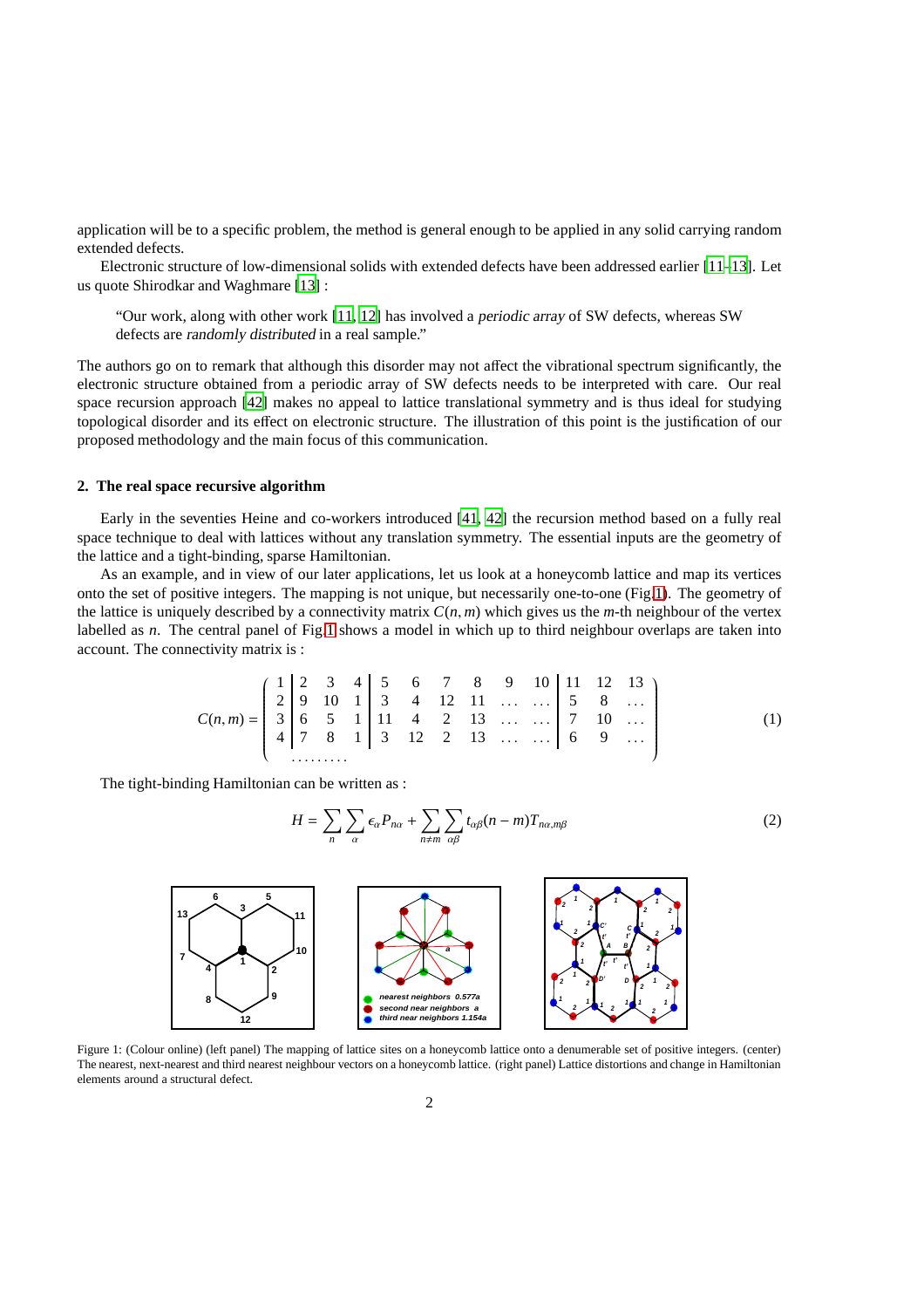Here, *P* and *T* are projection and transfer operators on the tight-binding basis labelled by *n*, α, where *n* is the vertex label and  $\alpha$  all other possible degrees of freedom associated with it. Similarly, we describe a honeycomb lattice with a structural defect shown in the right most panel of Fig[.1.](#page-1-0) We label the distorted sites say with a label *γ*, then whenever  $\alpha, \beta \neq \gamma$ ,  $t_{\alpha\beta}(n-m) = t(n-m)$  and otherwise  $t_{\alpha\beta}(n-m) = t'(n-m)$ .

With this recursion method, we shall study the representations of the Green operator or the resolvent of the Hamiltonian,

$$
\mathbf{G}(z) = (z\mathbf{I} - \mathbf{H})^{-1}
$$

where *z* is a complex variable. Most physically measurable quantities describing the electronic properties of a solid are related to different matrix elements of **G**(z). In particular, the local (atom projected) density of states (LDOS)  $n_i(E)$  and the total densities of states (TDOS)  $n(E)$ :

$$
-\frac{1}{\pi} \lim_{z \to E - i0^{+}} \mathfrak{I}m \, G_{ii}(z) = n_{i}(E)
$$
  

$$
-\frac{1}{\pi} \lim_{z \to E - i0^{+}} \frac{1}{N} \mathfrak{I}m \, \text{Tr} \, \mathbf{G}(z) = n(E)
$$
 (3)

Where N is the number of atoms in the system. It would be interesting to note that although the super-cell based methods can easily access both the band projected partial density of states (PDOS) and the total density of states (TDOS), it is only the real-space based methods that can give is a single atom or an atomic cluster projected local densities of states (LDOS).

In this basis the representation of the Hamiltonian is a matrix of infinite rank. The solution of the Kohn-Sham equation of an electron in this system can be simplified enormously if the Hamiltonian has lattice translation symmetry. In that case the Bloch theorem introduces the quantum label  $\vec{k}$  and reduces the effectively infinite rank matrix representation of the Hamiltonian to a manageable finite rank equal to the number of bands (in this case two). Consequently, crystalline systems are always studied in this Bloch representation. But in disordered systems, particularly where the disorder is a topological distortion of the lattice and these defects are distributed randomly throughout it, such periodicity is absent and the reciprocal space representation is no longer strictly valid. In such situations we need to look for real-space based techniques.

Calculation of the resolvent requires inversion of a matrix of infinite rank. Haydock *et.al.* [\[41\]](#page-10-1) proposed a technique to do so. We start from a suitable vertex at  $|1\rangle$ . It essentially involves generation of a new basis through a three term recurrence relation :

 $\ddot{\phantom{0}}$ 

$$
|1\rangle = |n\alpha\rangle
$$
  
\n
$$
|2\rangle = (H - \alpha_1)|1\rangle
$$
  
\n
$$
|n+1\rangle = (H - \alpha_n)|n\rangle - \beta_{n+1}^2|n-1\rangle
$$
 (4)

$$
\alpha_n = \frac{\{n|H|n\}}{\{n|n\}} \quad \text{and} \quad \beta_n^2 = \frac{\{n|n\}}{\{n-1|n-1\}} \tag{5}
$$

Haydock *et.al.* [\[41\]](#page-10-1) showed that the matrix element of the resolvent may be written as a continued fraction.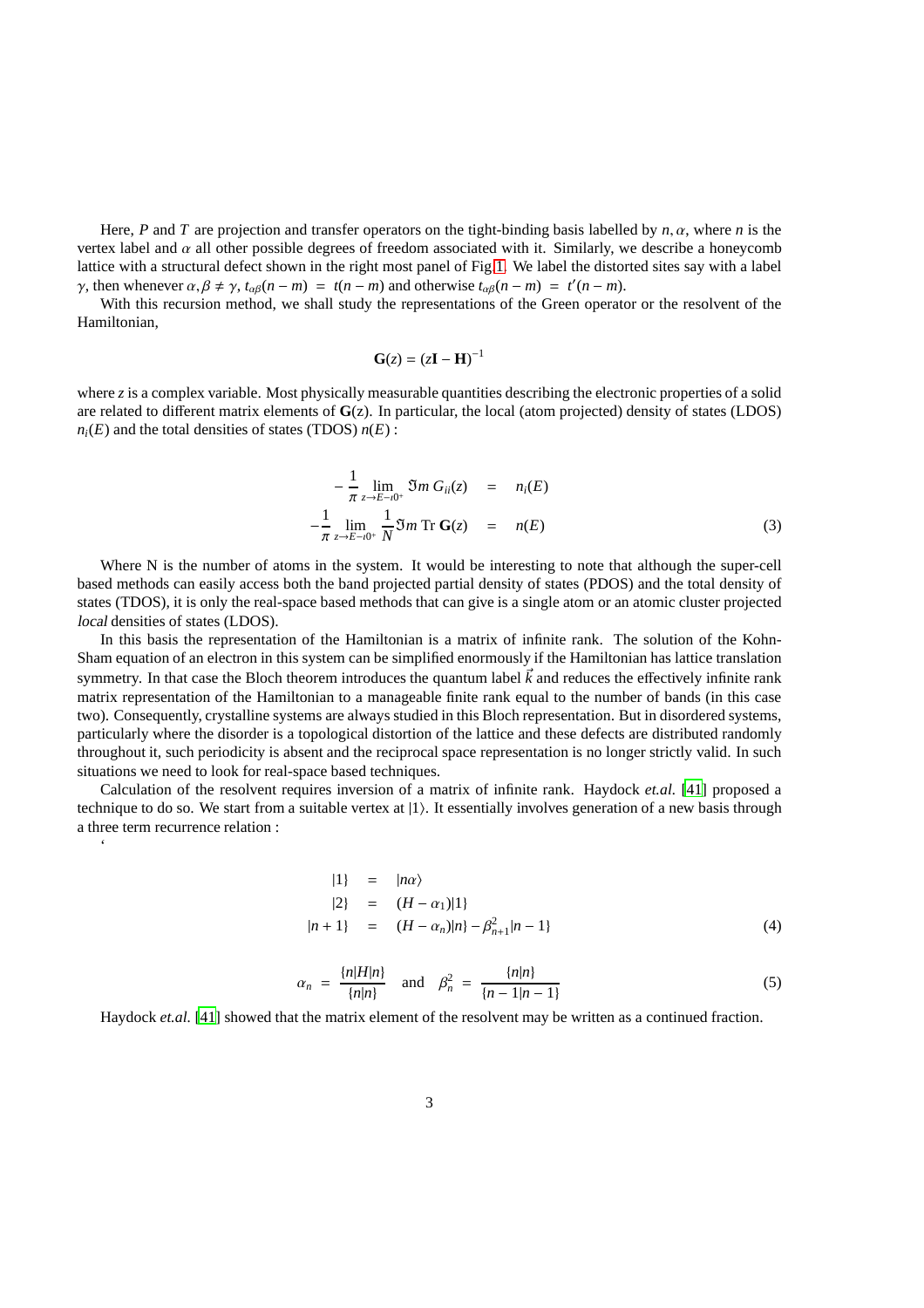$$
\langle n\alpha | G(z) | n\alpha \rangle = \{1 | G(z) | 1\} = \frac{1}{z - \alpha_1 - \frac{\beta_2^2}{z - \alpha_2 - \frac{\beta_3^2}{z - \alpha_3 - \frac{\beta_4^2}{\ddots z - \alpha_N - \beta_N^2 T(z)}}}}
$$

(6)

Right at the start we emphasized that we have chosen a real space algorithm over mean-field and supercell approaches, because we do not wish to introduce artificial periodicity and confine randomness over a finite volume. But the problem with any numerical calculation is that we can deal with only a finite number of operations. In the recursion algorithm, we can go up to a finite number of steps leading to exactly what we wish to avoid. The analysis of the asymptotic part of the continued fraction then is of prime interest to us. This is the "termination" procedure in which the asymptotic behaviour is assessed from the way the coefficients  $\{\alpha_n, \beta_n\}$  behave as  $n \to \infty$ . Different terminators have been discussed in detail by Haydock and Nex [\[50\]](#page-10-2), Luchini and Nex [\[51](#page-10-3)], Beer and Pettifor [\[52](#page-10-4)] and in considerable depth by Viswanath and Muller [\[53](#page-10-5)]. The terminator which describes the asymptotically far environment must satisfy certain basic properties : This termination process is a delicate mathematical approximation. We would like to maintain the Herglotz analytic properties of the resolvent after termination. A function  $T(z)$  is called Herglotz if :

- (i) All singularities of  $T(z)$  lie on the real z-axis.
- (ii) Singularities of  $T(z)$  form a bounded set.
- (iii) Im  $T(z) \ge 0$  if Im  $z < 0$ ; Im  $T(z) \le 0$  if Im  $z > 0$ .
- (iv) Re T(z)  $\rightarrow$  0 as Re z  $\rightarrow \pm \infty$

The next step is to analyze our resolvent to locate singularities on its compact spectrum. Majority of resolvents with bounded spectra have singularities at the band edges. The termination of continued fractions describing spectral densities with compact support and singularities except at the band edges have been described in detail in earlier works [\[50](#page-10-2)[–53\]](#page-10-5).

The best illustration of this technique is to apply it to an interesting material where alternative methods always leads to problems of one sort or another. We have chosen to study graphene with random Stone-Wales defects.

## **3. The relaxed graphene lattice with random Stone-Wales defects.**

In this work, we shall be interested in intrinsic extended structural defects like Stone-Wales (SW) defects [\[14\]](#page-9-9) in graphene. The study of graphene, the two-dimensional allotrope of Carbon is an area of intense interest to both theoretical and experimental researchers for various reasons. The first is the possible technological applications of graphene[\[15–](#page-9-10)[19\]](#page-9-11). Second, graphene seems to defy the theorem of Mermin and Wagner [\[20](#page-9-12)] and form a stable twodimensional structure. Finally, the electrons in graphene behave like massless charged particles, something not encountered in our three dimensional world [\[21](#page-9-13)]. There has even been fanciful applications of general relativistic ideas in graphene. The SW defects are formed by 90° rotation of a C-C bond. After such a rotation, subsequent re-bonding leads to the formation of two pentagonal and two heptagonal carbon rings. This is illustrated in Fig. [2.](#page-4-0) These defects are responsible not only for bringing about fractures and embrittlement [\[22](#page-9-14), [24](#page-9-15)[–26\]](#page-9-16), but also for altering the chemical reactivity and transport properties [\[27](#page-9-17)[–29\]](#page-9-18) and for causing the rippling behavior of graphene sheets [\[30\]](#page-9-19). SW defects can lead to out-of-plane displacement of carbon atoms in graphene[\[31](#page-9-20)[–34\]](#page-9-21) and induce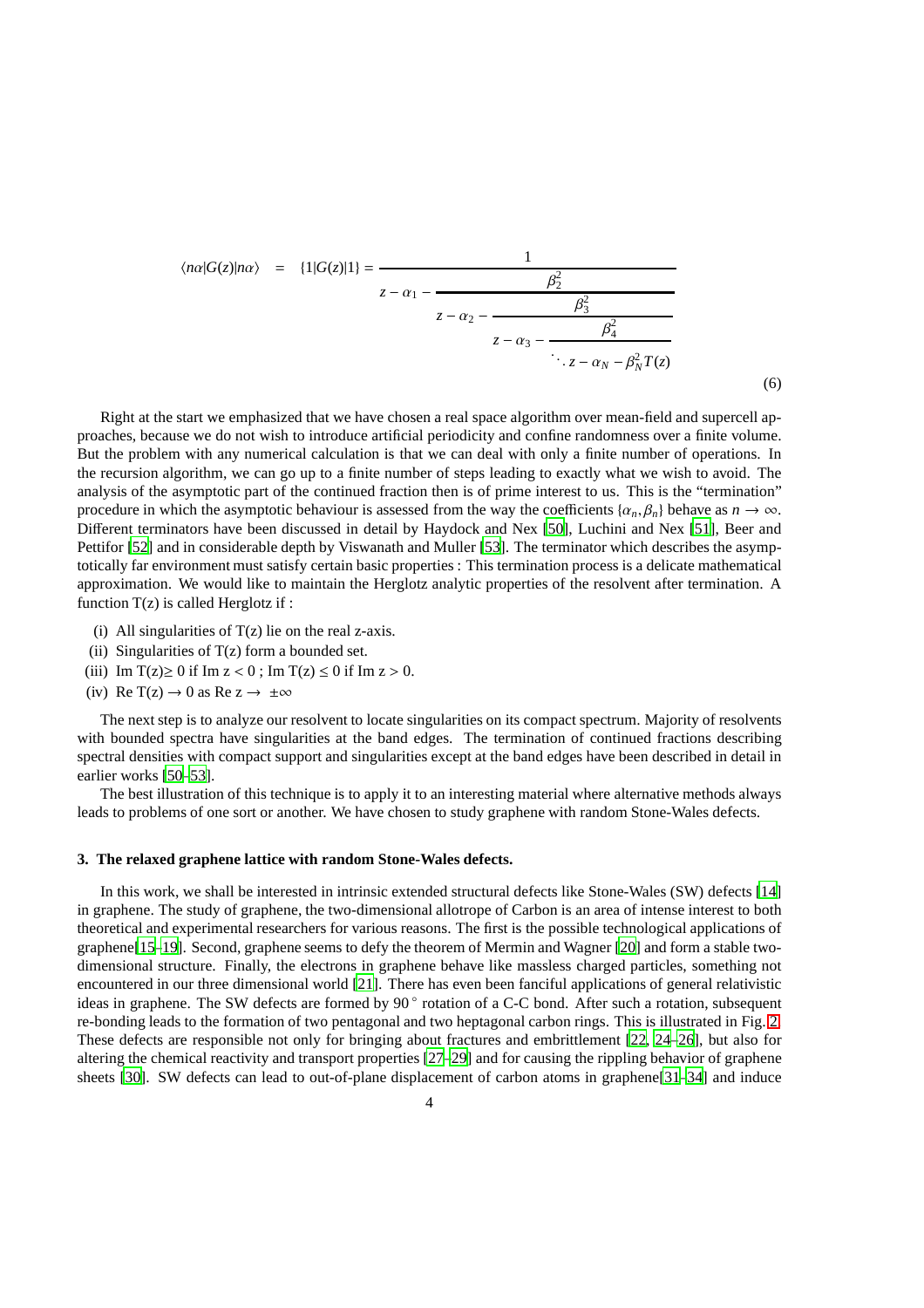

<span id="page-4-0"></span>Figure 2: (Colour online) SW defect formation due to a  $\pi/2$  rotation of a C-C bond

curvature [\[35\]](#page-9-22). Recently, based on these three-dimensional ripples on the graphene sheets with SW defects, the assumption that SW defects are perfect two dimensional has been questioned [\[27,](#page-9-17) [28](#page-9-23), [36](#page-10-6)[–40](#page-10-7)].

For setting up the lattice model, we have started with a flat graphene sheet cluster, containing 3200 atoms. Different concentrations of Stone-Wales defects were then created by randomly choosing bonds on the lattice, rotating by  $\pi/2$  and rebonding as shown in Fig. [2.](#page-4-0) The first step of relaxations all lay on the graphene sheet and involved mainly on-plane relaxation of the C-atoms. The left panel in Fig[.3](#page-4-1) shows a vertical SW defect in the unrelaxed lattice while the right panel shows the effect of relaxation on the defect.

Lattice relaxation was carried out using the density functional tight binding method as implemented in a sparsematrix based DFTB+ code [\[43\]](#page-10-8). In this method, a first-principles form of density functional is used and hence, large systems could be handled with reasonable accuracy. We have used the conjugate gradient method to relax the internal coordinates with 10−<sup>2</sup> eV/A force convergence for the ionic relaxation and 10−<sup>4</sup> eV energy convergence for the electronic relaxation. Geometry optimizations were done using calculations at the Γ point in the Brilluoin zone (BZ). The Fermi smearing method has been used with an electron temperature of 100K.

This relaxation first causes the rotated C-C bond length to compress to 1.32A from its unrelaxed value of 1.44A. As a consequence of this shortening of bond length,the bond angle at the apex of the pentagon compresses from 140 degree to 115 degree,which is 18.5%. Because of these large changes the system experiences a compressive stress along the direction of unrotated C-C bonds,and tensile stress along the rotated C-C bond.The graphene sheet then reduces this in plane stress by buckling in the z-direction, forming a non-planar, rippled structure. On structure relaxation the system energy is lowered.

Once the in-plane relaxation was completed we went a step further and relaxed the lattice in full three dimensions, allowing movement of atoms perpendicular to the original graphene plane. The top left panel of Fig. [4](#page-5-0) shows the rippling of the graphene sheet on a single SW defect. The other three panels show rippling in a sheet with higher concentrations of SW-defect. Full lattice relaxation is thus extremely important for the structural changes



<span id="page-4-1"></span>Figure 3: (Left) A vertical SW defect in the unrelaxed lattice (Right) The same defect after planar relaxation.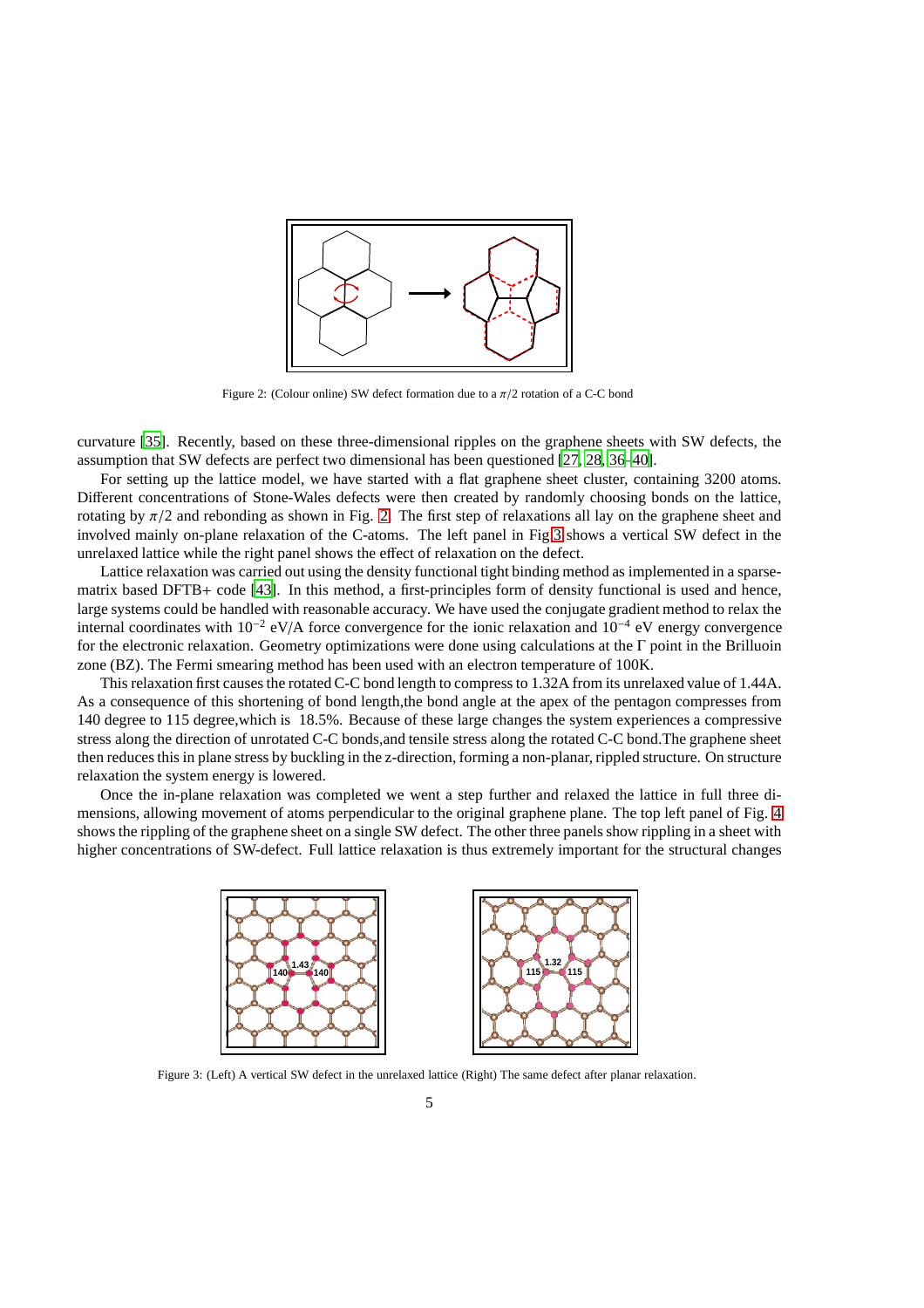

<span id="page-5-0"></span>Figure 4: (Top, Left) Rippling of the graphene lattice on a single SW defect. (Top, Right and Bottom) Rippling of a graphene sheet with varying concentrations of SW-defects.

on relaxation may have very important effect on the electronic structure of the materials. We shall deal with the effects of structural changes with Harrison scaling[\[45,](#page-10-9) [46\]](#page-10-10).

#### **4. First Principles derivation of the Hamiltonian.**

Once we have constructed the relaxed graphene sheets with SW defects, the next step is to obtain a Hamiltonian for the band due to the  $\pi$ -bonded  $p_z$  electrons from first-principles, as far free from fitted parameters as possible. The calculations begin with a self-consistent ground state calculation for the single layer graphene using the tightbinding, linear muffin-tin orbitals (TBLMTO) method within the atomic sphere approximation. Three empty spheres were needed to achieve space filling. The muffin tin radii used for carbon (C) and the empty spheres were 1.56 a.u. and 2.76 a.u. respectively. The minimal basis set for the self-consistent calculation consisted of C *s*,  $p_x$ ,  $p_y$ ,  $p_z$  and empty sphere s states. Fig[.4](#page-5-0) left panel shows the full TB-LMTO bands.

The *active orbitals* were recognized as the  $p_z$ . The remaining degrees of freedom were integrated out [\[44,](#page-10-11) [47\]](#page-10-12) using a downfolding procedure. Formally, we partition the Hilbert space  $H$  in which the Hamiltonian is defined



<span id="page-5-1"></span>Figure 5: (Colour online) (Left panel) The TB-LMTO bands for pristine graphene (Right panel) The NMTO down-folded bands due to π bonding between the p*<sup>z</sup>* states.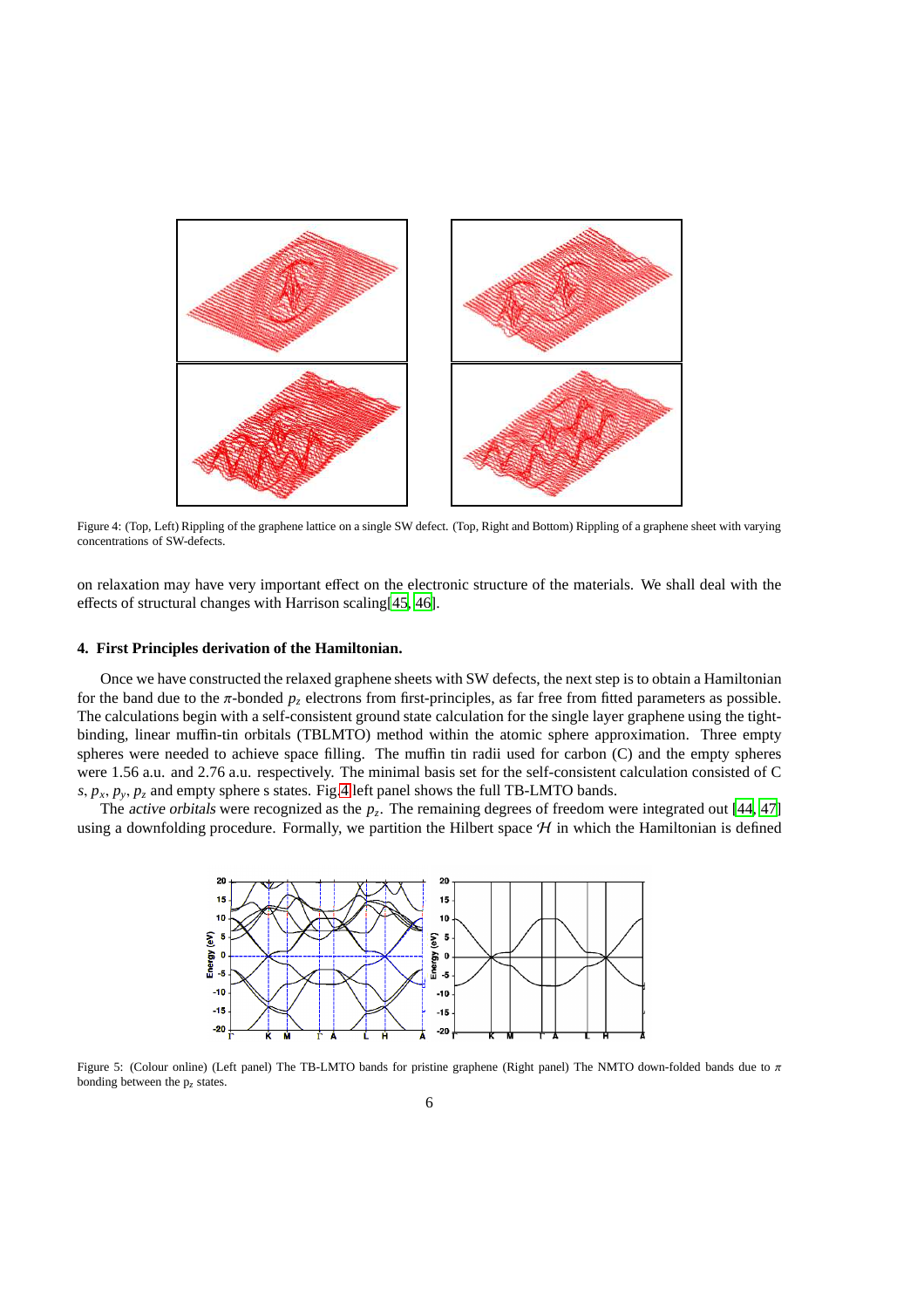| ÷ |        |     |     |
|---|--------|-----|-----|
|   | $\sim$ | i68 | - 1 |

<span id="page-6-1"></span>Table 1: Tight-binding parameters generated by NMTO.

into one which is spanned by the active orbitals  $H_{act}$  and the rest, which we shall call the 'bath' :  $H = H_{act} \otimes H_B$ so that

$$
H = \left(\begin{array}{c|c} H_{\text{act}} & H' \\ \hline H' & H_B \end{array}\right)
$$

The partition or downfolding theorem gives the effective Hamiltonian in the subspace  $H_{\text{act}}$ :

$$
H_{\text{eff}} = H_{\text{act}} + H'^{\dagger} G_B(\varepsilon_n) H'
$$

 $G_B$  is calculated by inverting  $(\varepsilon_n I - H_B)$  in the bath subspace  $H_B$ . For the present study, only the C-p<sub>z</sub> orbitals were kept active. All others including C-s, p*x*, p*<sup>y</sup>* and empty sphere s-orbitals were downfolded. The integrated out orbitals renormalized the active C-p*<sup>z</sup>* orbital. The renormalized C-p*<sup>z</sup>* NMTOs were constructed using four energy mesh points  $\varepsilon_0$ -  $\varepsilon_3$  which gives 3<sup>rd</sup> order muffin tin orbitals. The energy mesh used for the construction of NMTOs were chosen to be in the energy window spanning the  $C-p<sub>z</sub>$  bands. The minimal set of  $C-p<sub>z</sub>$  NMTOs serve the purpose of effective localized C-p*<sup>z</sup>* Wannier functions.



<span id="page-6-0"></span>Figure 6: (Colour online) (Left) *p<sup>z</sup>* orbitals perpendicular to the graphene plane. (Right) Hamiltonian parameters

The effective C-p<sub>z</sub> - C-p<sub>z</sub> hopping interaction:  $t(R, R')$ , connecting C-p<sub>z</sub> NMTO-s  $\chi(R)$  centered at the site *R* to the neighbouring C-p<sub>z</sub> NMTO  $\chi$ (*R*<sup>'</sup>) centered at the *R*<sup>'</sup>, were obtained by Fourier transformation of the low energy  $C-p_z$  Hamiltonian  $H_{p_z}(\vec{k})$  [\[47,](#page-10-12) [48\]](#page-10-13). These are shown in Fig[.6](#page-6-0) and Table 1.

The downfolded bands are shown on the top right panel of Fig[.5.](#page-5-1) The corresponding  $t(R)$  is shown in the bottom right panel of Fig[.5](#page-5-1) and Table [1.](#page-6-1) Please note that the overlap is reasonably long ranged. Thus some of the earlier calculations with a simple nearest neighbour overlap (Reich *et.al.* [\[49\]](#page-10-14)) may not show the accurate picture. Longer ranged overlap models have also been attempted. However, all of them are fitting procedures to the single  $C-p<sub>z</sub>$  bands. Our procedure of getting the bands from first-principles DFT calculations and then systematically down-folding away the non-active bands is both physically more appealing and mathematically more rigorous.

# **5. The Terminator**

Having obtained the one band Hamiltonian (arising from the  $\pi$  bonded  $p<sub>z</sub>$  orbitals), we carry out the recursion algorithm up to a finite number of steps. As discussed earlier, from the asymptotic behaviour of the recursion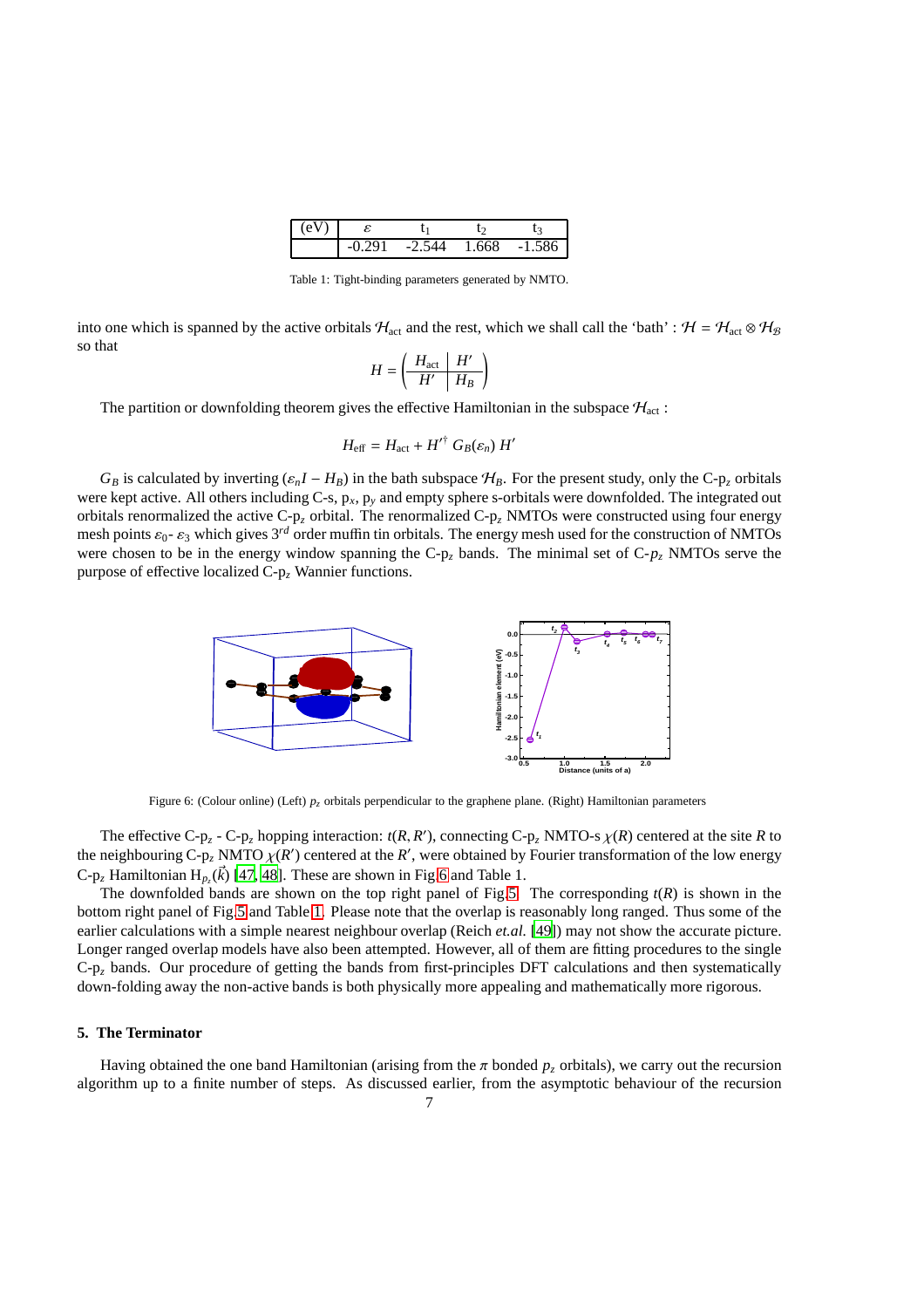coefficients we estimate the terminator. We analyze our resolvent to locate singularities on its compact spectrum. Majority of resolvents with bounded spectra have singularities at the band edges. The termination of continued fractions describing spectral densities with compact support and singularities on it have been described in detail in earlier works [\[50](#page-10-2)[–53\]](#page-10-5). For graphene, we expect the  $\pi$  bands to have a spectral density which has an additional singularity at the Dirac point. Terminators appropriate to such problems have been discussed by Magnus [\[54](#page-10-15)] and Viswanath and Müller [\[53\]](#page-10-5). They propose a terminator of the form :

$$
T(z) = \frac{2\pi(E_m)^{(\alpha+2\beta+1)/2)}}{B(\frac{\alpha+1}{2}, 1+\beta)} |z - E_0|^{\alpha} \{ (z - E_1)(E_2 - z) \}^{\beta}
$$
(7)



<span id="page-7-0"></span>Figure 7: (Left,Top) The terminator with an internal singularity appropriate for graphene. (Left,bottom) Asymptotic parts of the calculated pristine graphene Green function continued fraction coefficients obtained by recursion. (Right) The TDOS of pristine graphene taking up to third nearest neighbour overlaps.

In our problem,  $E_0$  is the Dirac point and  $E_1, E_2$  are the spectral bounds,  $E_m^2 = E_1 E_2$ ,  $\alpha = \beta = 1$ . Magnus [\[54\]](#page-10-15) has cited a closed form for the continued fraction coefficients of the terminator :

$$
\beta_{2n}^2 = \frac{4E_m^2 n(n+1)}{(4n+2)(4n+4)} \quad \beta_{2n+1}^2 = \frac{E_m^2 (2n+2)(2n+4)}{(4n+4)(4n+6)}\tag{8}
$$

The parameters of the terminator are estimated from the asymptotic part of the continued fraction coefficients calculated for our problem. The top left panel in Fig[.7](#page-7-0) shows the continued fraction coefficients for the Viswanath-Muller terminator shown in the bottom left panel of this figure. The calculated continued fraction coefficients from recursion are shown in the right panel. The parameters of the terminator coefficients are fitted from these results. The resultant density of states is shown in the right panel of Fig[.7.](#page-7-0) Unlike the usual nearest neighbour models the density is not symmetric round the Dirac point. If we write the Green function as contributions from nonintersecting paths (based on Feenberg perturbation [\[51\]](#page-10-3)) then in the nearest neighbour model all non-intersecting paths are of even length and all  $\{a_n\}$  is a constant, leading to a symmetric density. As soon as we introduce longer ranged *t*, odd length non-intersecting paths appear. Then  $\alpha_n$  vary with *n* and the density becomes non-symmetric.

# **6. Results and Discussion.**

Since the axis of the SW defects are along the bond which is rotated in its formation, we note that the defects are either vertical or at angles 60<sup>o</sup> tilted to the left and right of the vertical. Closeups of two such isolated tilted defects are shown on the top row of Fig[.8.](#page-8-4) We also show a double defect one tilted to the left and another to the right sharing a common hexagon. In the samples with higher concentrations of defects we also have clusters of connected defects. Two such examples of defect clusters are shown in the bottom row of Fig[.8.](#page-8-4)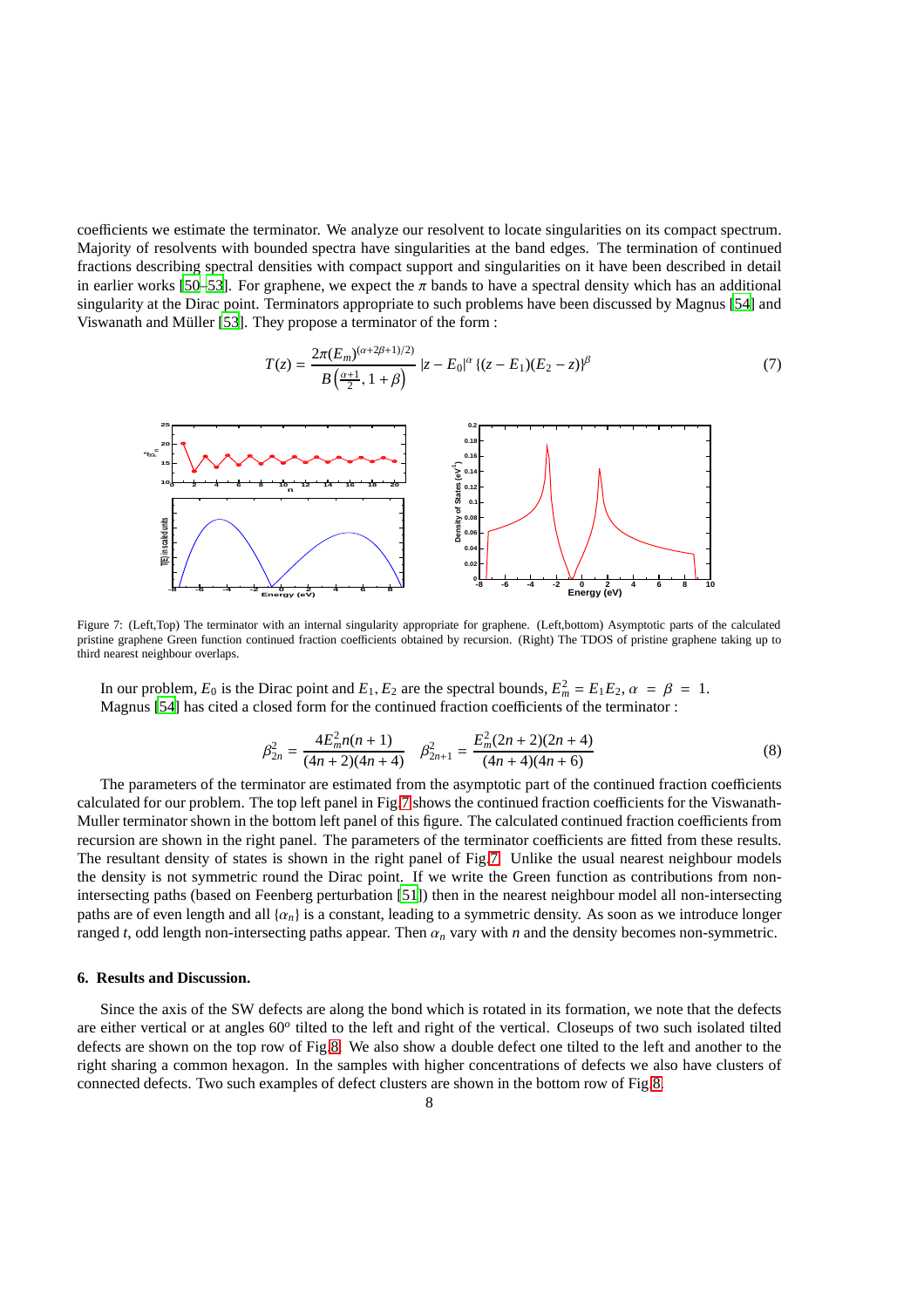In order to analyze the signature of individual defects we first show the total density of states for several defect concentrations This is shown in the top panels of Fig[.9.](#page-9-24) We note that the occupied part of the spectrum below the Dirac point show very little change. The isolated defects show a defect state around 1 eV above the Dirac point. For the double defect this structure widens. There is also a defect induced signature around 3-4 eV above the Dirac point. These signatures were also observed by Shirodkar and Waghmare[\[13\]](#page-9-7) (compare with their Fig. 5). Of course, in our real space picture there is no concept of defect 'bands', but the spectral signatures are very similar.

The supercell approaches indicate the local defect levels are very similar to our real space approach. However it has been known that the effect of the far disordered environment leads to a 'self-energy' [\[1\]](#page-8-0), the real part of which shifts the defect levels and the imaginary part causes them to widen. In our continued fraction approach the terminator plays the role of the self-energy. As a result we clearly see the widening of the defect structures with increasing disorder. No periodic supercell technique can give this disorder broadening with accuracy. One added advantage of the real space approach is that we can focus of the atom or cluster projected local density of states and assign different signatures in the spectrum to particular isolated defects or defect clusters.

We propose that the real space recursion method is a powerful technique for the study of extended defects in disordered solids. Our application to random Stone-Wells defects in graphene justifies our proposal.

# **Acknowledgements**

SC would like to thank DST, India for financial support through the Inspire Fellowship. This work was done under the HYDRA collaboration between our institutes.

#### **References**

- <span id="page-8-0"></span>[1] J. Ziman, Models of Disorder : The Theoretical Physics of Homogeneously Disordered Systems, (Cambridge University Press, UK) (1979)
- <span id="page-8-1"></span>[2] M.H. Gass, U. Bangert, A.L. Bleloch, P. Nair and A.K. Geim, Nature Nanotechnology 5 (2008) 676
- <span id="page-8-2"></span>[3] J.C. Meyer, C. Kisielowski, R. Erni, M.D. Rosell, M.F. Crommie and A. Zettl, Nano Letters 8 (2008) 11
- <span id="page-8-3"></span>[4] Y. Gan, L.Sun and F. Banhart, Small 4 (2008) 587



<span id="page-8-4"></span>Figure 8: (Top panel) Single and connected double defects sharing a hexagon. (Bottom) Connected clusters of defects in systems with higher defect concentrations.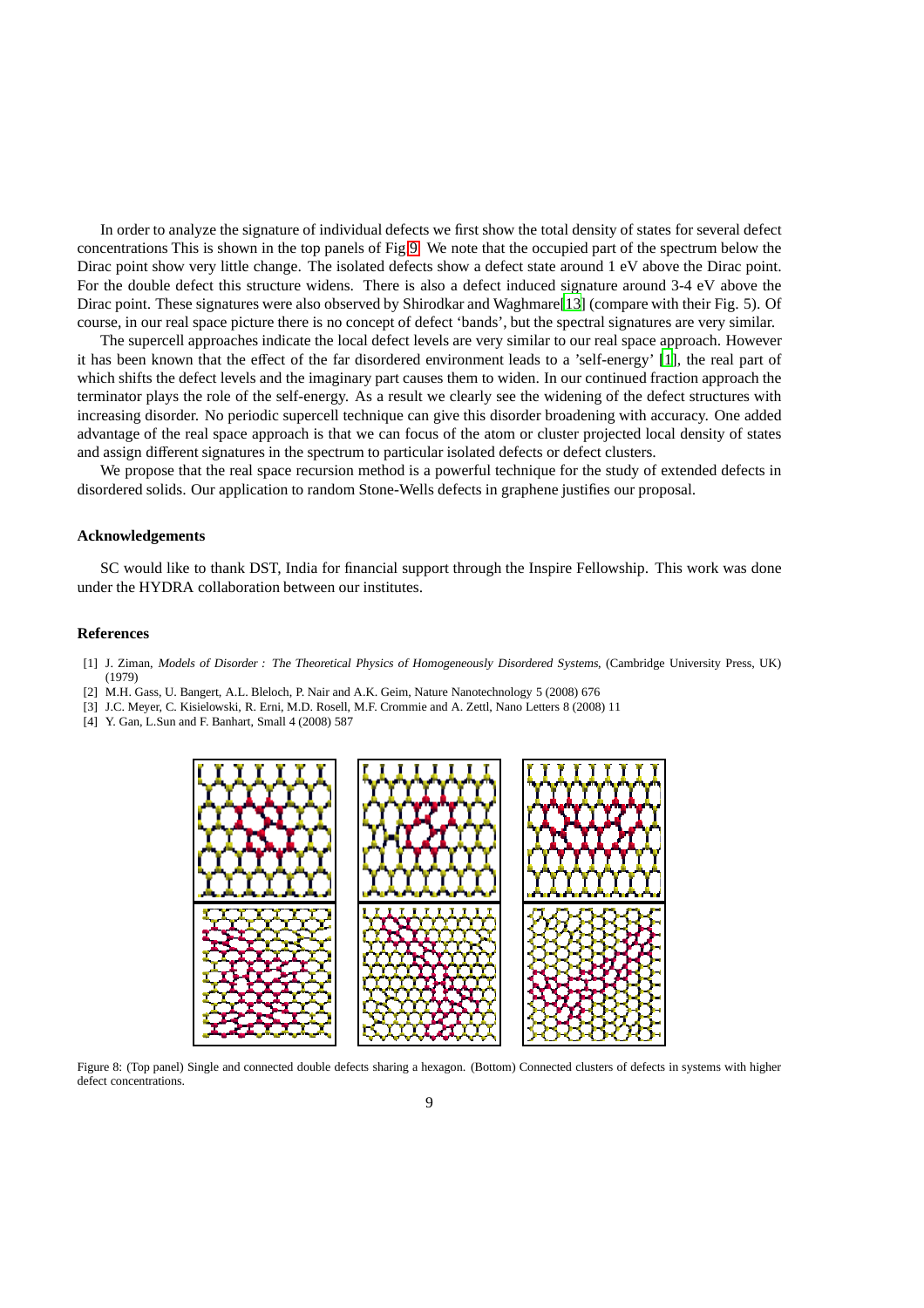

<span id="page-9-24"></span>Figure 9: (Colour online) (Top) The total density of states near E<sub>F</sub> for four different SW defect concentrations. (Bottom,left) The supercell results of Shirodkar and Waghmare.

- <span id="page-9-0"></span>[5] J.C.Meyer,C.O. Girit, M.F. Crommie and A. Zettl, Nature London 454 (2008) 319
- <span id="page-9-1"></span>[6] G.Y. Guo, B.C. Pan and L. Shi, Physical Review B 76 (2007) 155414
- <span id="page-9-2"></span>[7] S. Ghosh, P.L. Leath and M.H. Cohen, Physical Review B 66 (2002) 214206
- <span id="page-9-3"></span>[8] R. Mills and P. Ratanavararaksa,Physical Review B 18 (1978) 5291
- <span id="page-9-4"></span>[9] A. Mookerjee, Journal of Physics C : Solid State Physics 6 (1973) L205
- <span id="page-9-5"></span>[10] I. Dasgupta, T. Saha and A. Mookerjee, Physical Review B 51 (1995) 3413
- <span id="page-9-6"></span>[11] X. Peng and R. Ahuja, Nano Letters 8 (2008) 4464
- <span id="page-9-8"></span>[12] V.N. Popov, L. Henrard and P. Lambin, Carbon 47 (2009) 2448
- <span id="page-9-7"></span>[13] S.N. Shirodkar and U. Waghmare, Physical Review B 86 (2012) 165401
- <span id="page-9-9"></span>[14] A.J. Stone and D.J. Wales, Chemical Physics Letters 128 (1996) 501
- <span id="page-9-10"></span>[15] A.H. Castro Neto, F. Guinea and N.M.R. Peres, Physical Review B 73 (2006) 205408
- [16] A.H. Castro Neto, F. Guinea and N.M.R. Peres, Physics World 19:11 (2006) 33
- [17] A.K. Geim and K. S. Novoselov, Nature Materials 6 (2007) 183
- [18] K. S. Novoselov, A.K. Geim, S.V. Morosov, D. Jiang, M.I. Katsnelson, I.V. Grigorieva, S.V. Dubunos and A.A. Firsov, Nature London 438 (2005) 197
- <span id="page-9-11"></span>[19] Y. Zhang, T. Yan-wen, L.S. Horst and P. Kim, Nature London 438 (2005) 201
- <span id="page-9-12"></span>[20] N.D. Mermin,Physical Review B 176 (1965) 250
- <span id="page-9-13"></span>[21] J-N Fuchs and M.O. Goerbig, Introduction to the Physical Properties of Graphene, chapter 2 (2008)
- <span id="page-9-14"></span>[22] B.R. Eggen, M.I.Heggie, G. Jungnickel, C.D. Latham, R.Jones and P.R. Briddon, Science 272 (1996) 87
- [23] C.P. Ewels, M.I.Heggie and P.R. Briddon, Chemical Physics Letters 351 (2002) 178
- <span id="page-9-15"></span>[24] M.B. Nardelli, B.I. Yakobson and J. Bernholc, Physical Review Letters 81 (1998) 4656
- [25] M.B. Nardelli, B.I. Yakobson and J. Bernholc, Physical Review B 57 (1998) R4277
- <span id="page-9-16"></span>[26] G.G. Samsonidze and B.I. Yakobson, Physical Review Letters 88 (2002) 065501
- <span id="page-9-17"></span>[27] J. Kang, J. Bang, K. Ryu and K.J. Chang, Physical Review B 77 (2008) 115453
- <span id="page-9-23"></span>[28] J. Carlsson and M, Scheffler, Physical Review Letters 96 (2006) 046806
- <span id="page-9-18"></span>[29] D.W. Boukhvalov and M.I. Katsnelson, Nano Lettres 8 (2008) 4373
- <span id="page-9-19"></span>[30] I. Zsoldos, Nanotechnology 3 (2010) 101
- <span id="page-9-20"></span>[31] S. Bhowmik and U.V. Waghmare, Physical Review B 81 (2010) 155416
- [32] E.J. Duplock, M.Schaeffler and P.J.D. Lindan, Physical Review Letters 92 (2004) 225502
- [33] F. OuYang, B. Huang, Z. Li, J. Xiao, H. Wang and H. Xu, Journal of Physical Chemistry C 12003 (2008)
- <span id="page-9-21"></span>[34] Y. Zhao, R.E. Smalley and B.I. Yakobsen, Physical Review B 66 (2002) 195409
- <span id="page-9-22"></span>[35] H. Terrones and A.L. MacKay, Carbon 30 (1992) 1251